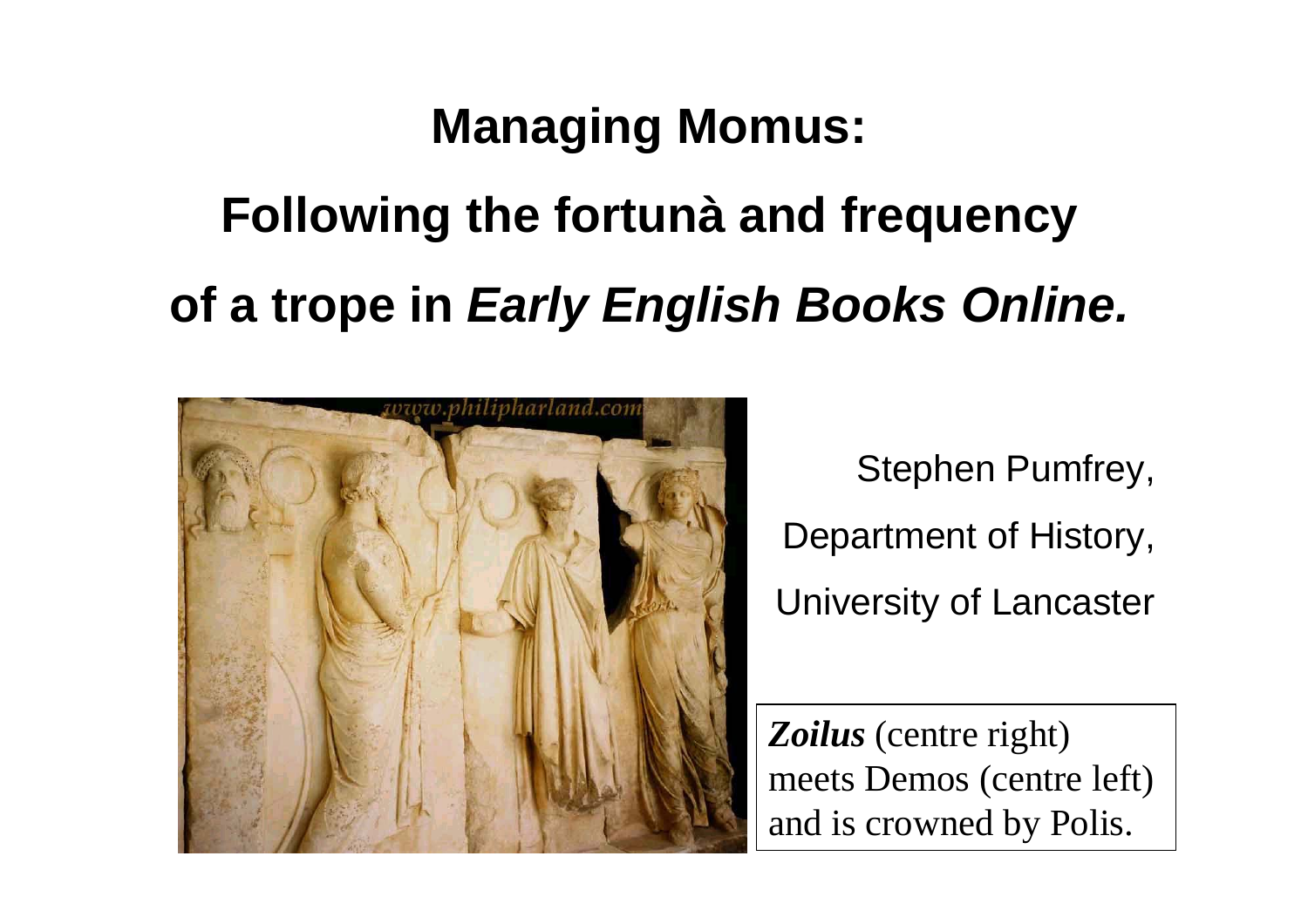**From: History….**

### **(innocently)**

### **…..To: Historical Text Mining (??)**

The historian starts with:

•Open-ended research problems (more or less)

### •*Sources for interpretation*

Does s/he have to move towards the text miner's

### •*Data for rule-bound analysis*

•Pre-structured tools and assumptions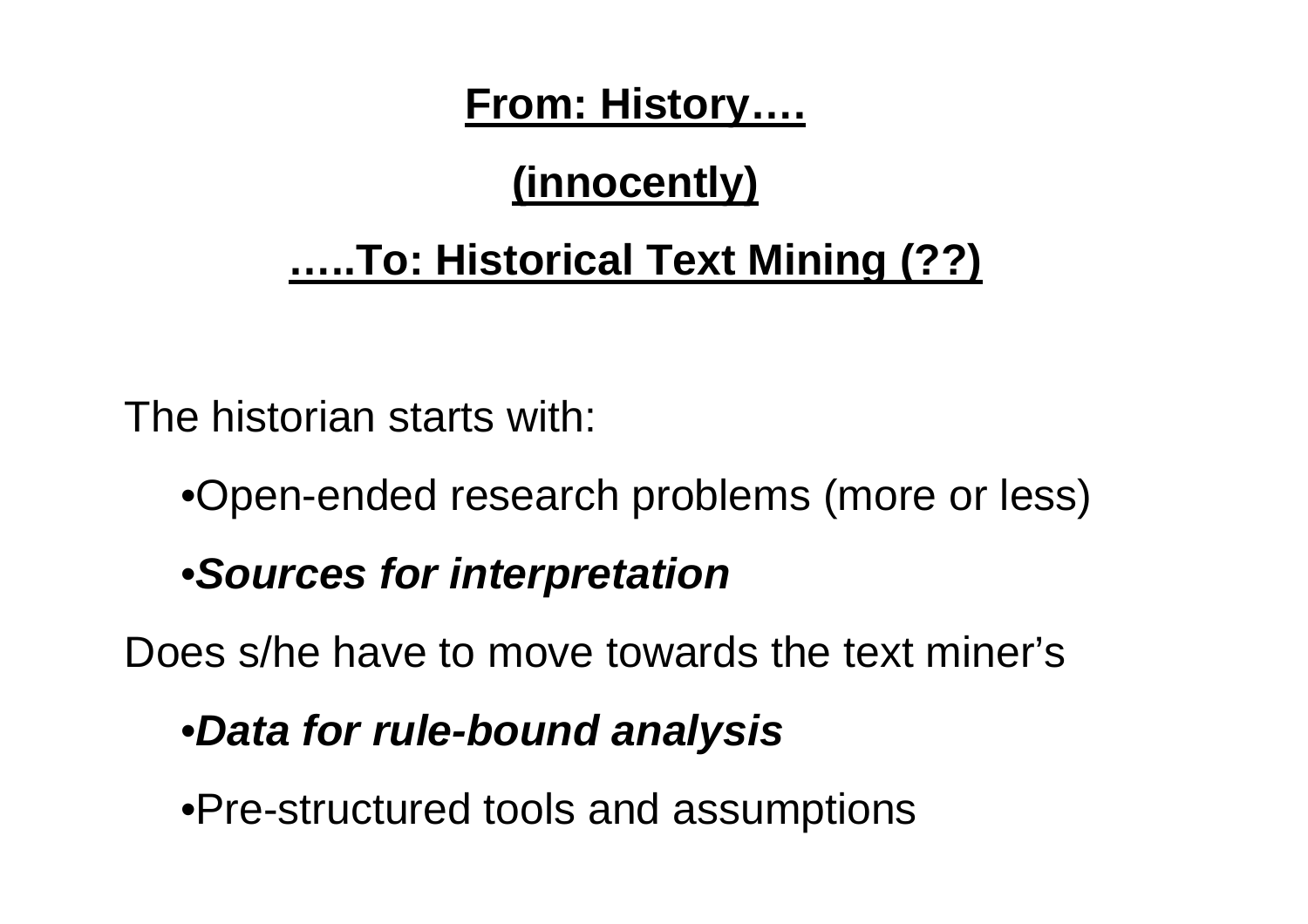An exemplary story from my AHRC project "Science and Patronage in England, 1558-1625".

Question: how did elite patronage affect the production of Elizabethan and Jacobean works of "science"/natural philosophy/knowledge of nature?

[N.B. problem of "Whiggish" syntactic tagging!]

Principal primary source evidence: dedicatory epistles to patrons

> 700+ printed works (mainly a subset of EEBO) 30+ manuscript treatises

Principal corpus: Early English Books Online (EEBO) 109,405 "records" (imaged works?) 11,546 with keyed full text (as of 20/7/06 – and rising)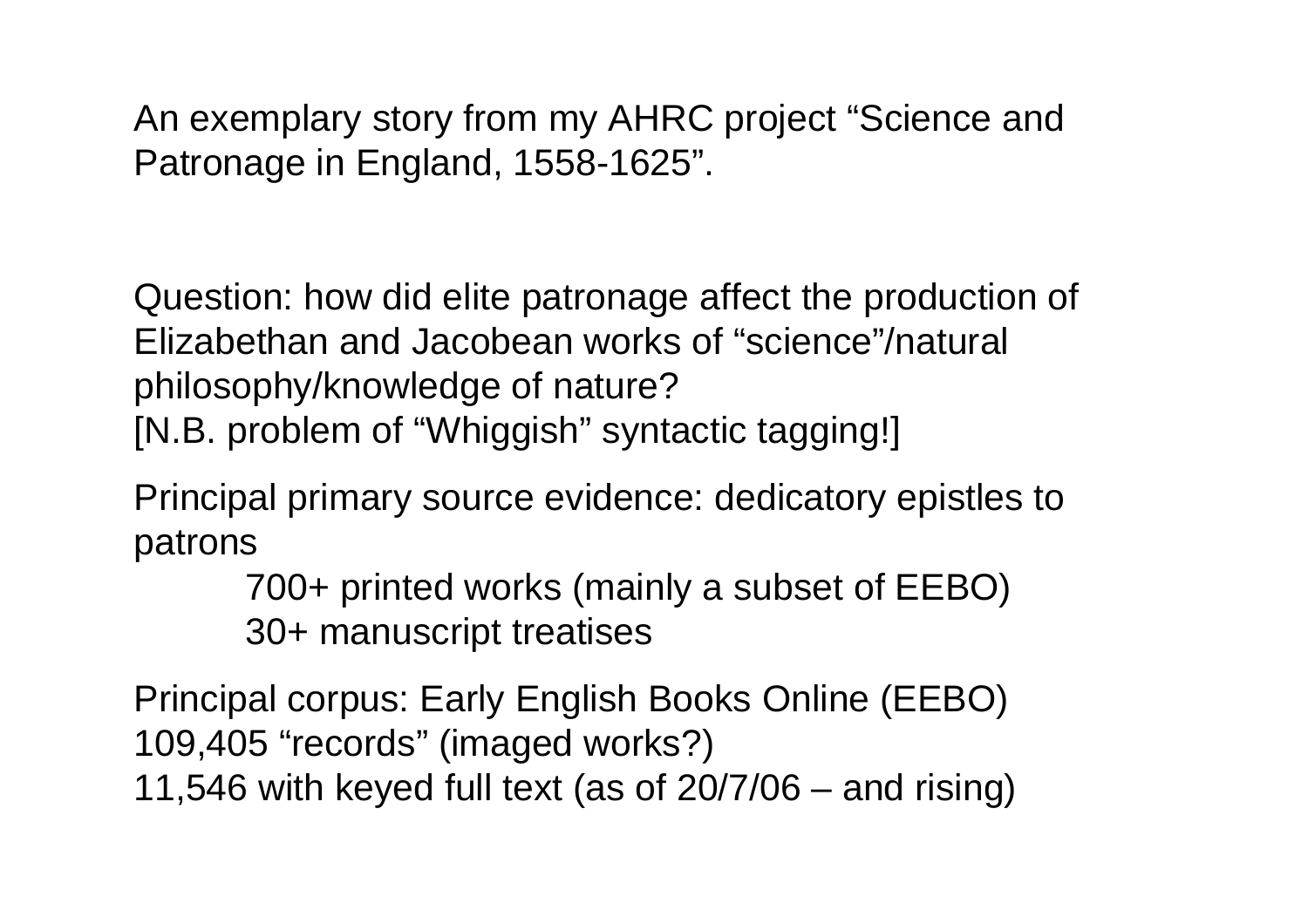#### **Discovery:**

The genre of dedicatory epistle obliges the client to seek to place his [sic] book under the protection of his patron's "honour".

*"With your protection, my book and I shall be in good hope…"*

*"…if your Lordship sees fit to grant my request, that this my first-born bears your honour's name, conceived as it was under your care…"*

**Question:** what is the function of the patron's honour?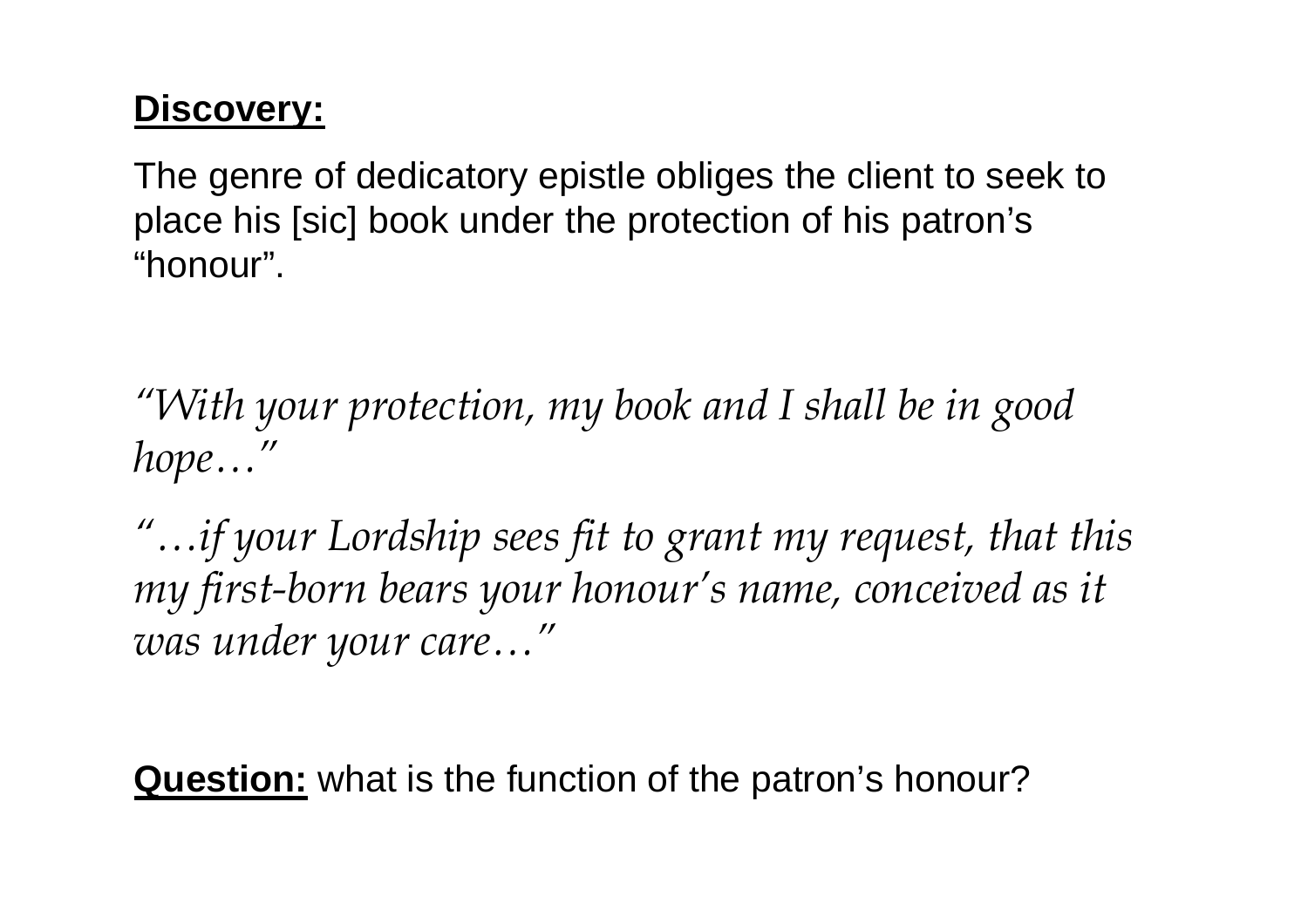**Answer:** apparently, to enrol the patron's honourable status positively, as a source of authority negatively, as defence against critics.

(Patron's honour analogous to the "quality" of a refereed journal?)

*I doubt not that finding, if your Lordship sees fit to grant my request, that this my first-born bears your honour's name, conceived as it was under your care, my detractors will have their mouths stopped.*

*With your protection, my book and I shall be in good hope to be freed both from the venomous tooth of Momus, and from the malevolent aspect of Zoilus. For vipers have put about false reports of my studies.*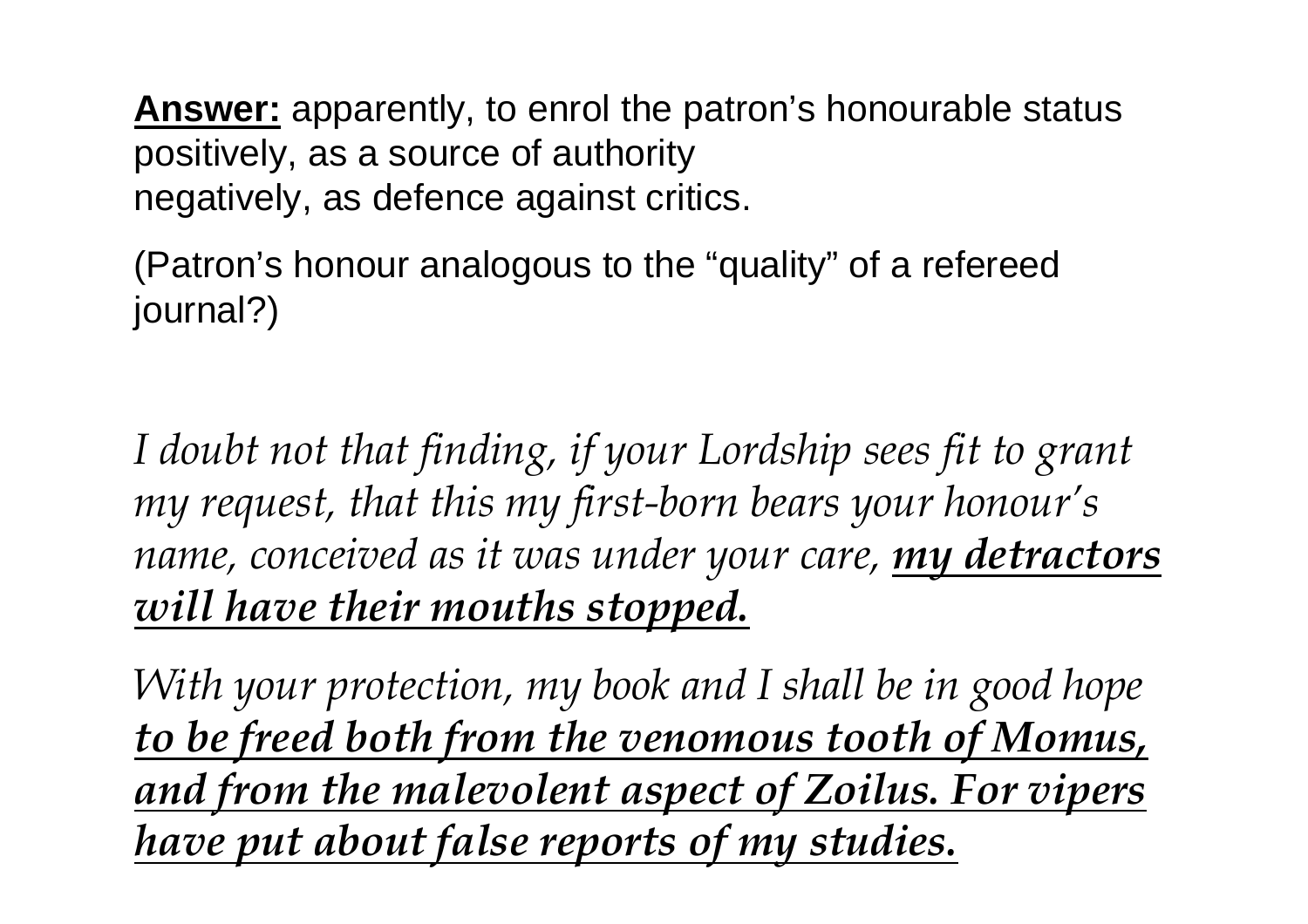### **Who on Earth (or on Mount Olympus) are Momus and Zoilus?**

Few of my audiences, even Oxonians, know! *Lemprière's Classical Dictionary*: "the carping critics of antiquity".

*Momus*: the Greek god of backbiting criticism, revived in the context of Renaissance courtly backbiting in Leon Battista Alberti's satire, *Momus*, of c. 1450, first printed 1523. Momus responsible for creating wasps, fleas, snakes and other "nasty, biting creatures" [such as modern academic historians?].

#### *Zoilus*: Plato's C4 BCE

contemporary and "first literary critic": he said that Homer wrote bad poetry.

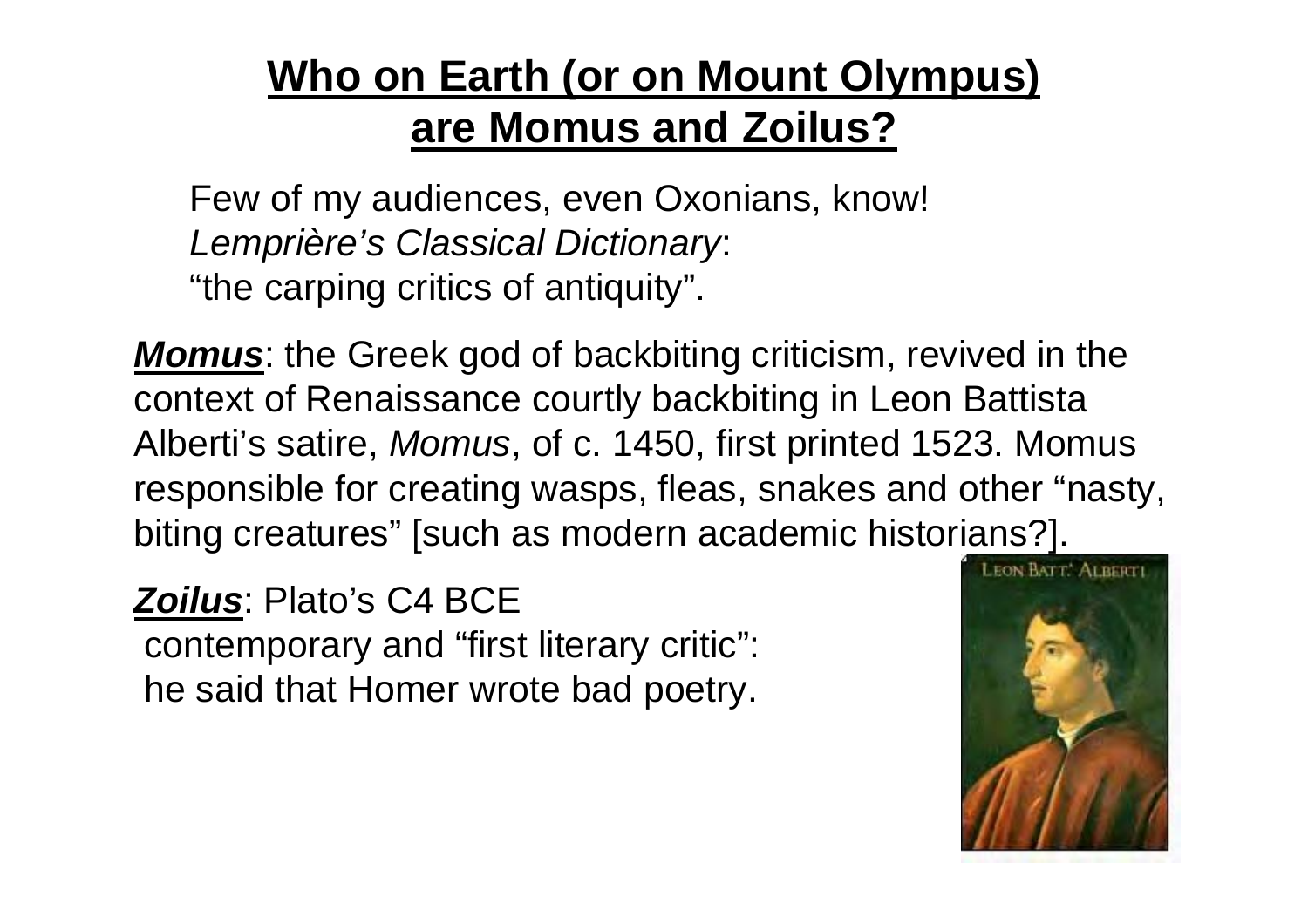The trope of Momus, Zoilus and their carping, biting associates is remarkably frequent in the dedicatory epistles of the project's "science" texts (I.e. between1558-1625).

### **Question:**

Are Momus and Zoilus:

- a) Just a conventional trope in many dedications?
- b) A necessary co-presence with the patron's honour?
- c) Possibly indicative of an especially critical / competitive culture in the period when they feature in dedications on EEBO?
- Which raised questions of (what I now know as) frequency analysis, corpus linguistics and historical data mining…
- But which I did not (and still don't) know how to answer rigorously.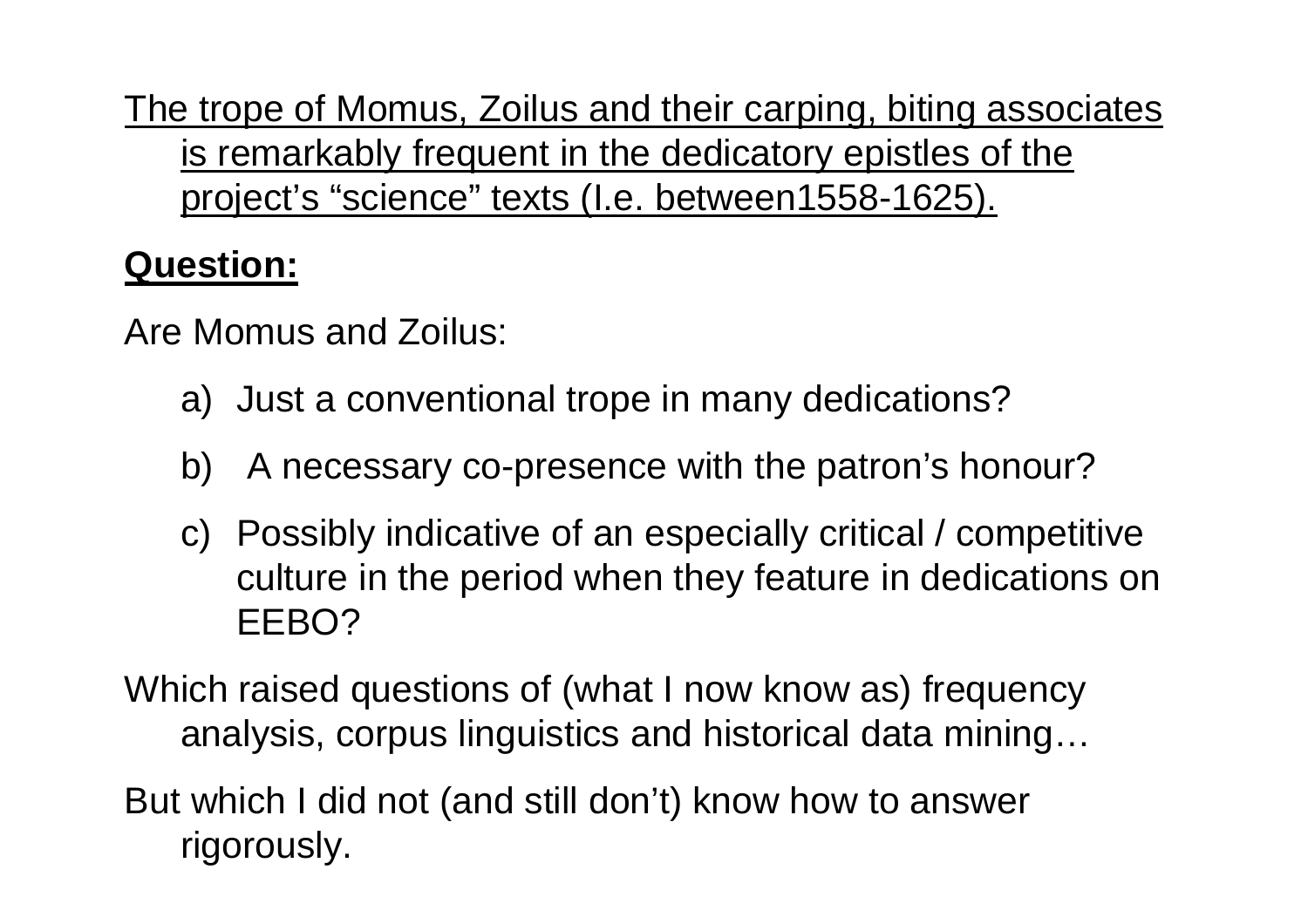#### **How my amateur research developed:**

**Question:** do Momus and Zoilus occur frequently?

Used Advanced EEBO search for:

keyed texts with:

Keywords: "Momus OR Zoilus" (Booleian search) Subject: Science Limit by Date:1473-1700

#### **Intriguing result:**

Most of the c.60 results (I.e books) were published in the period of my project: 1558-1625.

**Question:** were references to Momus and Zoilus (as potential signifiers of a critical, competitive culture) especially frequent in the Elizabethan and Jacobean periods?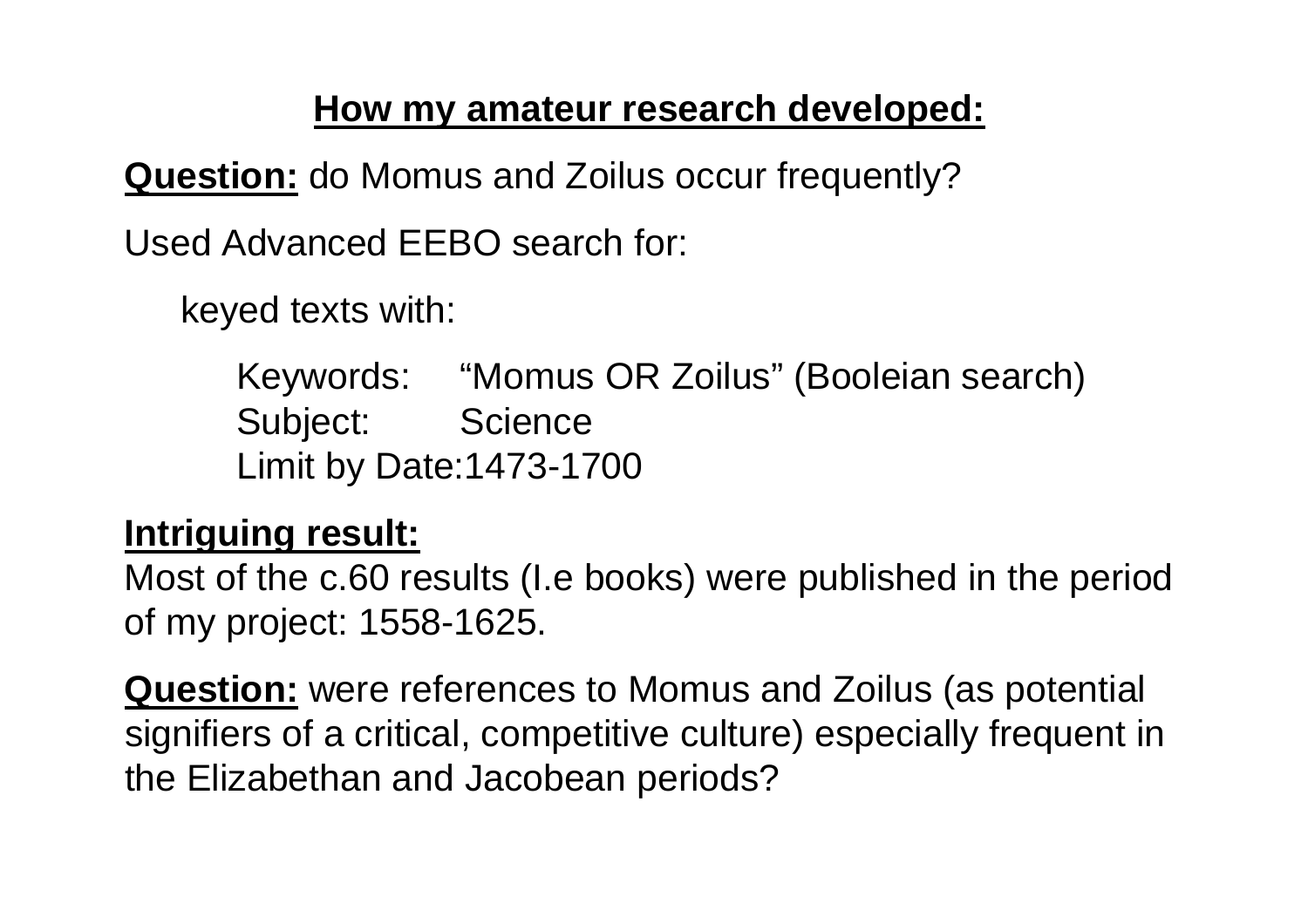**Problems I realised (then or now) I encountered:** (Experts: please tell me how to overcome them properly).

- 1. The "keyed full text" works on EEBO form a fantastic "corpus", but they do not form a ready-made corpus for historical linguistics.
- 2. Variants: I found the very basic Booleian query box inadequate for finding (e.g.), Momes, Momusses, Momish, Zoylus, Zoylites.
- 3. Language: as classical terms, the names appear in English, Latinate and Greek forms, and even in *ancient* (N.B.) Greek characters. The Renaissance texts themselves are in English, Latin, French, Scots, etc..
- 4. Building my own database of occurrences was tedious: opening, cutting-and-pasting occurrences from web-pages limited to 50 occurrences per page (and often infinitely slowly loading).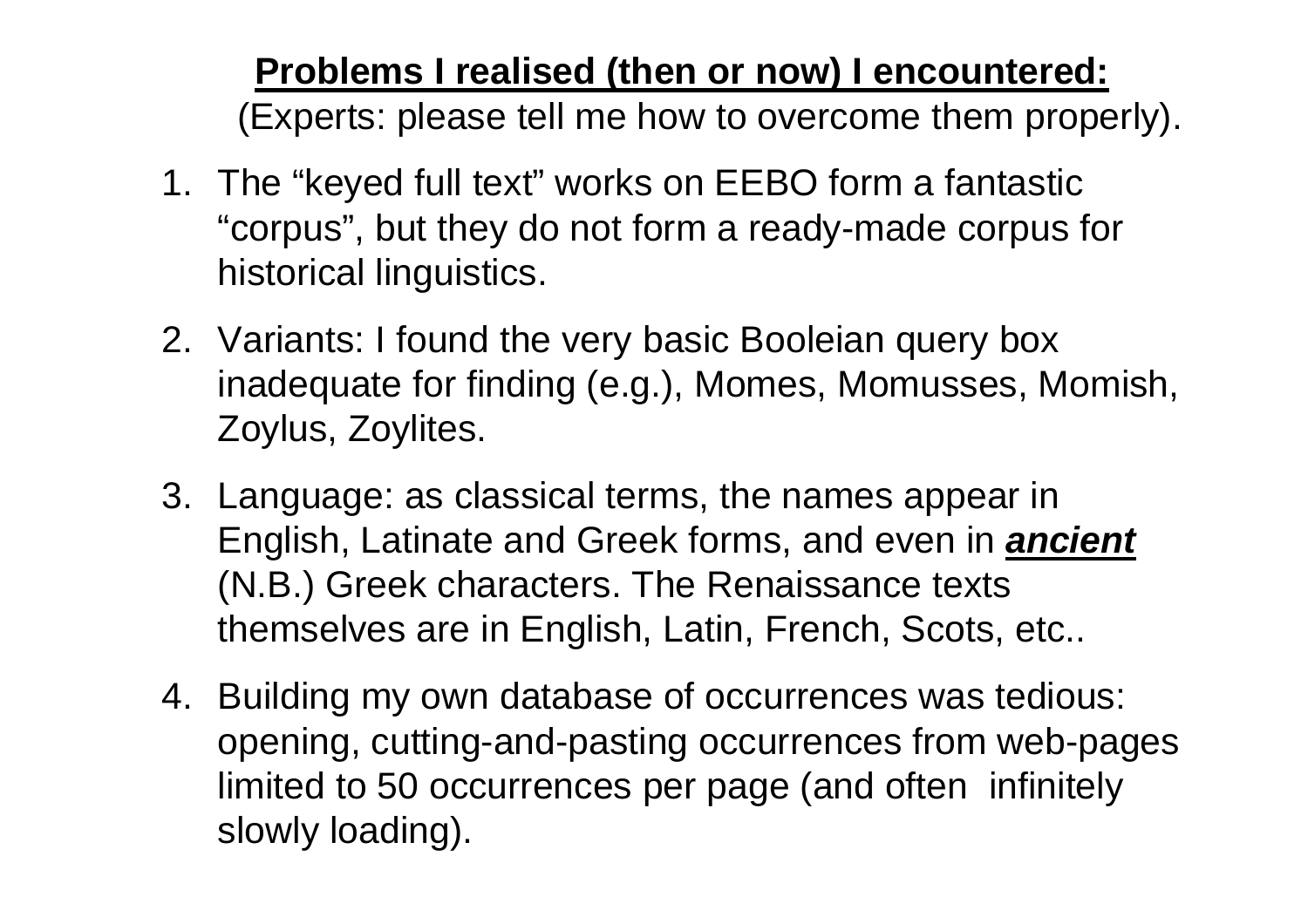#### Neophyte's problems with frequency and interpretation of its significance.

- (Remember: I am your ideal historian ignorant and teachable, interested and enthusiastic – who might stumble into historical text mining.
- 1. No occurrences before 1540: But few books, especially vernacular ones, printed in England between 1473 and 1540.
- 2. The genres of printed books evolve rapidly, e.g. from Latin to English, from theology and religious controversy to more secular works.
- 3. Elite patronage (and hence [??] mention of patronly honour, modern Momuses) increases after 1558); forms and formulae of patronage discourse spread and develop.
- 4. Printing does not proceed uniformly (Laudian censorship of some genres (especially religious) from 1620s, breakdown of censorship in English Civil War and Interregnum and reimposition in 1660s, attacks on nobility, economic problems of publication in 1640s and 50s.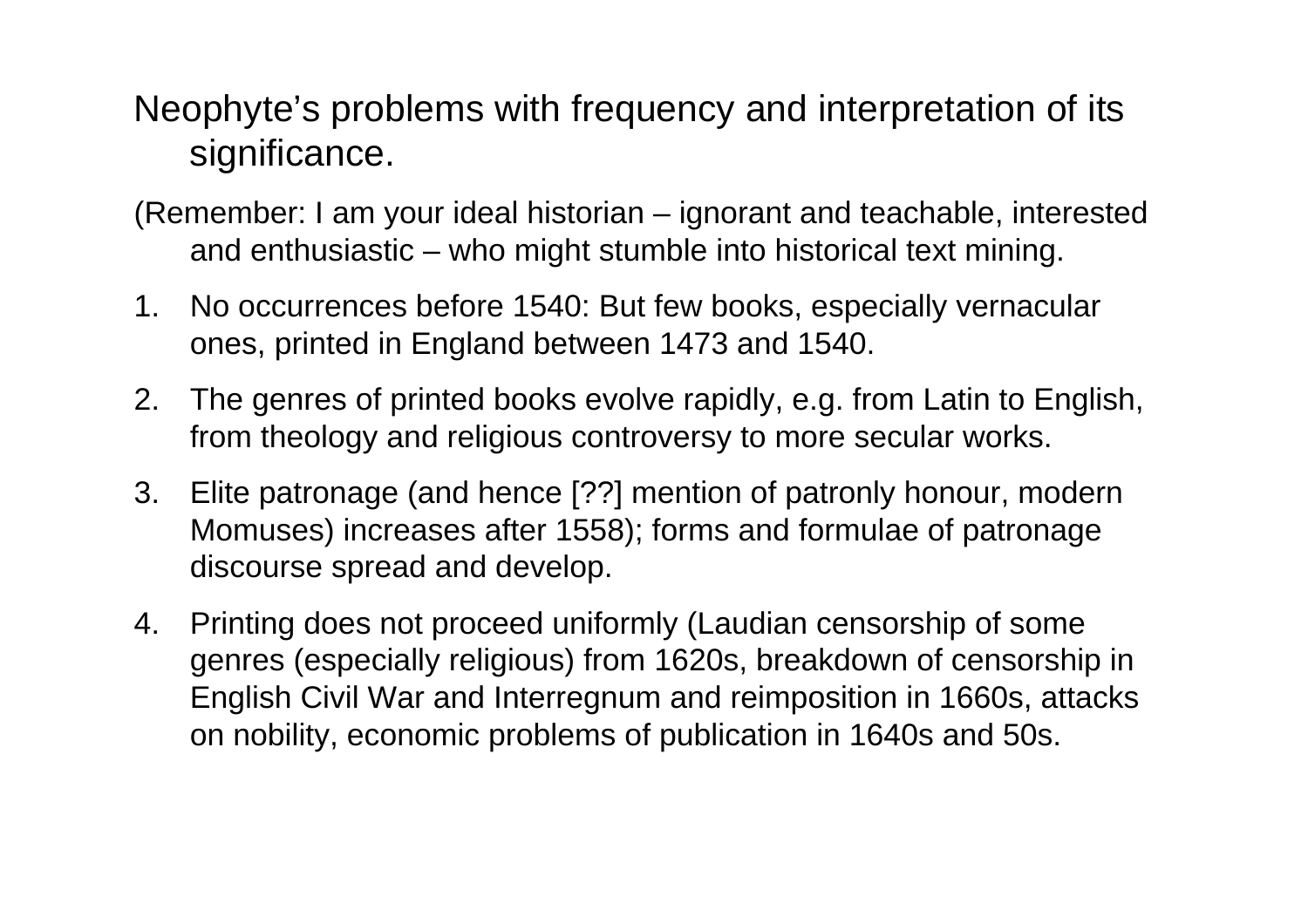#### **My and a pseudo-expert's suggestions.**

- 1. Search for ["Momu\*" OR "Zoil\* or "Zoyl\*"], for these stems capture most language forms (but not Momos, Momes), and do not capture rogues (as "Mom\*" would do). But it excludes semantically linked clusters such as "brood of vipers", "venomous wasps".
- 2. Correlate occurrences of the above terms with signifiers of patronage culture (such as "patron\*") – but these do not work for the many Latin texts, whereas Momu\* and Zoil\* work for English AND Latin. [I.e. did patronage culture continue to grow, but with a lessened concern for the "carping critics"?]
- 3. Correlate search results for Momish terms with a basket of unconnected words, assumed to be invariant with respect to the period and the Momus problem. But which? How? [I chose "God AND country AND sword"]. And these do not capture occurences in Latin texts, etc.?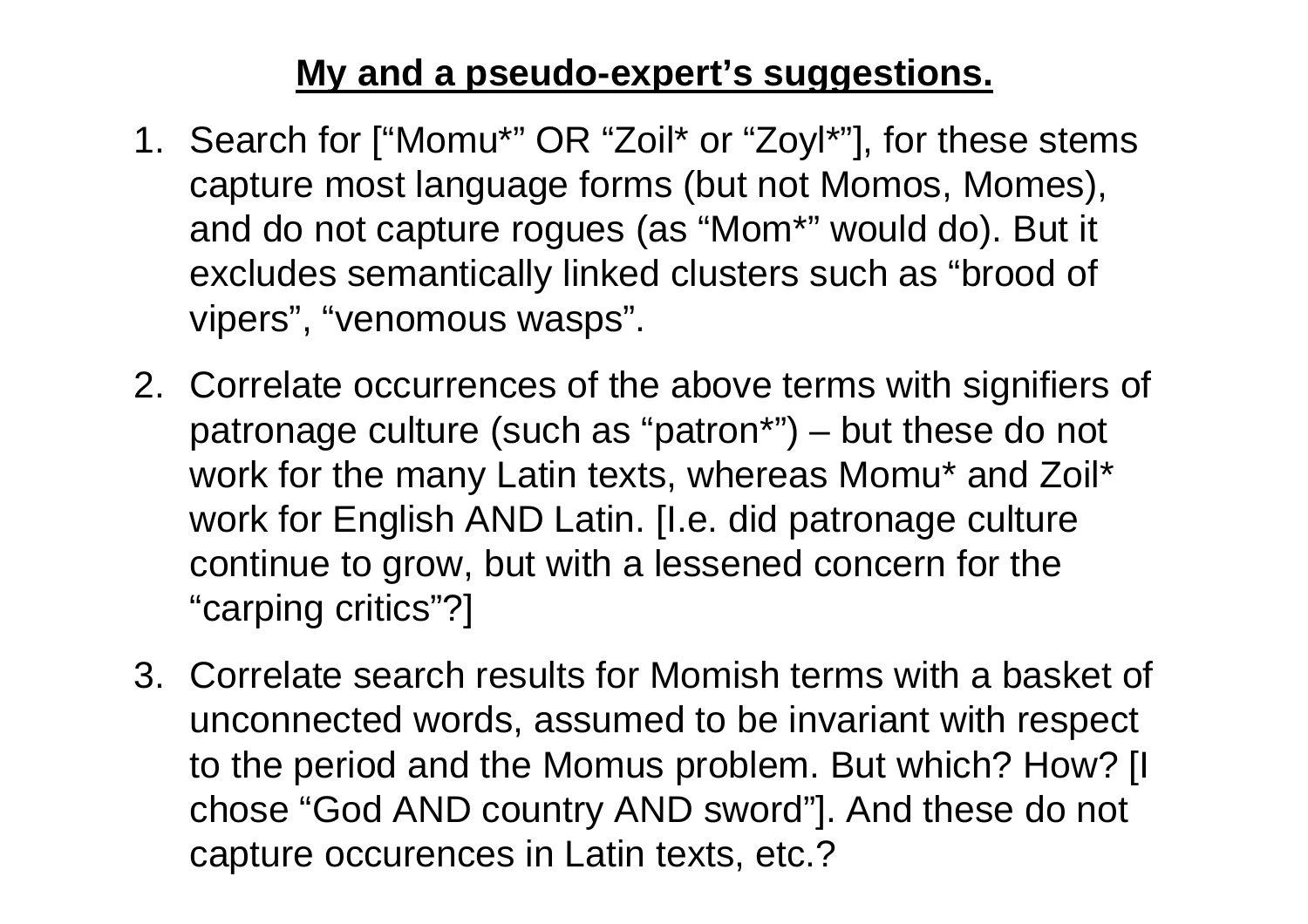### **Further annoyances, arising from EEBO's only partial suitability to this kind of analysis.**

- 1. The results are returned slowly, and hits require opening each link to confirm their suitability.
- 2. IMPORTANT: As a historian I am interested in change over time.

I had to use pen and paper to record a table of occurrences plotted against time.

### **And so to the results.**

I got some, which satisfy me (just), and impress other historians and academics ignorant of rigorous historical linguistics.

But *I know* they are amateurish and flaky. How well can you miners improve them without suppressing my historian's questions and concerns?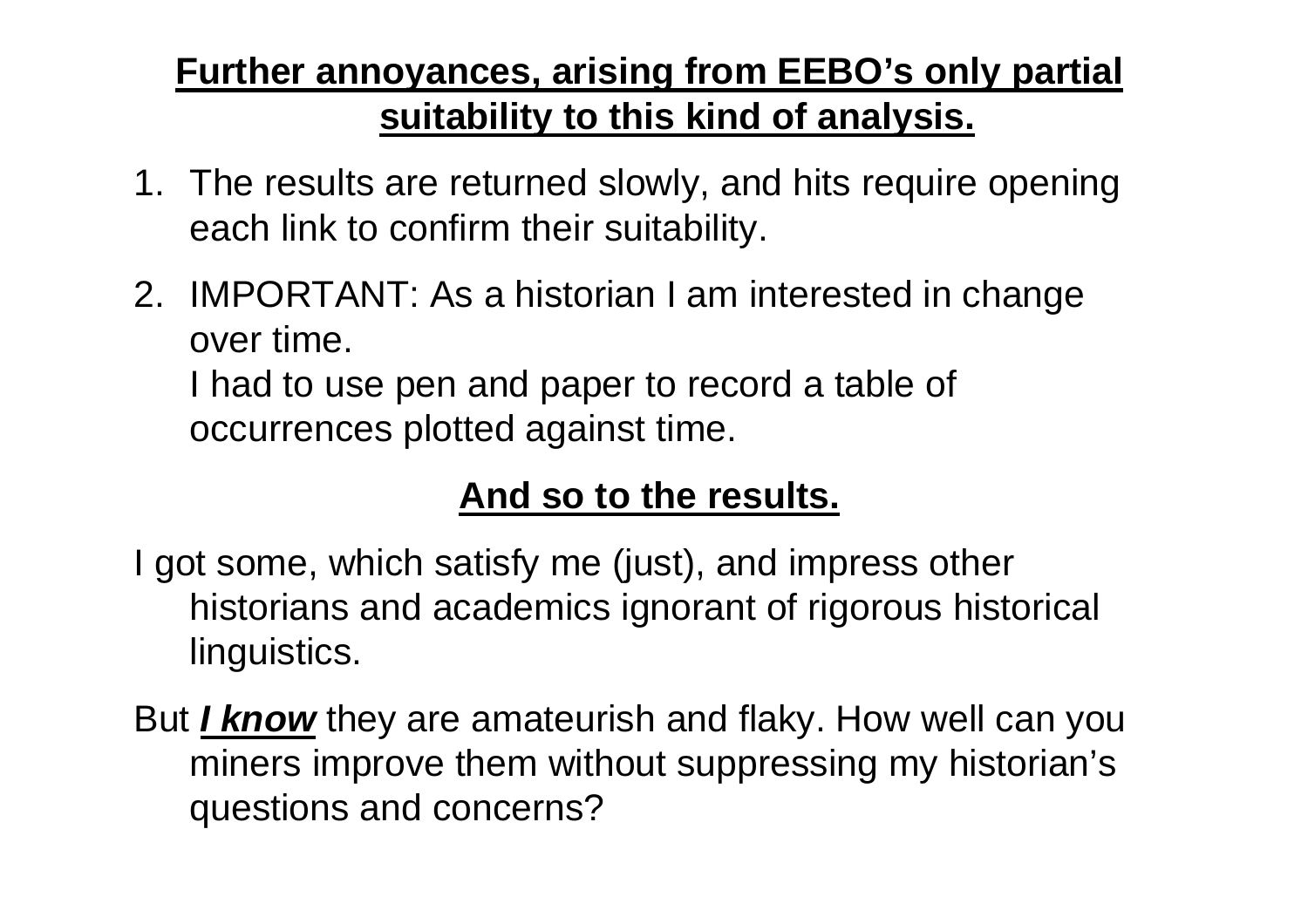| 1473-1539 | $\overline{0}$  | 29             | $\overline{2}$ | $\overline{0}$ |          | $\overline{0}$  |          |                              |  |  |  |  |           |  |  |
|-----------|-----------------|----------------|----------------|----------------|----------|-----------------|----------|------------------------------|--|--|--|--|-----------|--|--|
| 1540-49   | 6               | 8 <sup>1</sup> | $\overline{3}$ | $\overline{2}$ | 200      |                 |          |                              |  |  |  |  |           |  |  |
| 1550-59   | 3               | 8 <sup>1</sup> | 14             | 0.214286       | 21.42857 |                 |          |                              |  |  |  |  |           |  |  |
| 1560-69   | 14              | 24             | 27             | 0.518519       | 51.85185 |                 |          |                              |  |  |  |  |           |  |  |
| 1570-79   | 24              | 31             | 66             | 0.363636       | 36.36364 |                 |          |                              |  |  |  |  |           |  |  |
| 1580-89   | 33              | 52             | 105            | 0.314286       | 31.42857 |                 |          |                              |  |  |  |  |           |  |  |
| 1590-99   | 46              | 74             | 177            | 0.259887       | 25.9887  |                 |          |                              |  |  |  |  |           |  |  |
| 1600-09   | 37              | 130            | 249            | 0.148594       | 14.85944 |                 |          |                              |  |  |  |  |           |  |  |
| 1610-19   | 39              | 147            | 256            | 0.152344       | 15.23438 |                 |          |                              |  |  |  |  |           |  |  |
| 1620-29   | 29              | 137            | 209            | 0.138756       | 13.8756  |                 |          |                              |  |  |  |  |           |  |  |
| 1630-39   | 32              | 159            | 240            | 0.133333       | 13.33333 |                 |          |                              |  |  |  |  |           |  |  |
| 1640-49   | 30              | 167            | 325            | 0.092308       | 9.230769 |                 |          |                              |  |  |  |  |           |  |  |
| 1650-59   | 42              | 213            | 406            | 0.103448       | 10.34483 |                 |          |                              |  |  |  |  |           |  |  |
| 1660-69   | 34              | 213            | 404            | 0.084158       | 8.415842 |                 |          |                              |  |  |  |  |           |  |  |
| 1670-79   | 24              | 231            | 442            | 0.054299       | 5.429864 |                 |          |                              |  |  |  |  |           |  |  |
| 1680-89   | 30 <sup>°</sup> | 296            | 543            | 0.055249       | 5.524862 |                 |          |                              |  |  |  |  |           |  |  |
| 1690-99   | 30              | 312            | 536            | 0.05597        | 5.597015 |                 |          |                              |  |  |  |  |           |  |  |
|           |                 |                |                |                |          |                 |          |                              |  |  |  |  |           |  |  |
|           |                 | patron         | cd             |                |          |                 |          |                              |  |  |  |  |           |  |  |
|           |                 |                |                |                |          |                 |          | The Rise of Momus and Zoilus |  |  |  |  |           |  |  |
| 1473-1539 | $\overline{0}$  |                |                |                |          |                 |          |                              |  |  |  |  |           |  |  |
| 1540-49   | 19.85           |                |                |                |          |                 | 50       |                              |  |  |  |  |           |  |  |
| 1550-59   | 21.42857        |                |                |                |          |                 |          |                              |  |  |  |  |           |  |  |
| 1560-69   |                 |                |                |                |          |                 |          |                              |  |  |  |  |           |  |  |
|           | 51.85185        |                |                |                |          |                 | 45       |                              |  |  |  |  |           |  |  |
| 1570-79   | 36.36364        |                |                |                |          |                 |          |                              |  |  |  |  |           |  |  |
| 1580-89   | 31.42857        |                |                |                |          |                 | 40       |                              |  |  |  |  |           |  |  |
| 1590-99   | 25.9887         |                |                |                |          |                 | 35       |                              |  |  |  |  |           |  |  |
| 1600-09   | 14.85944        |                |                |                |          |                 | 30       |                              |  |  |  |  |           |  |  |
| 1610-19   | 15.23438        |                |                |                |          |                 |          |                              |  |  |  |  |           |  |  |
| 1620-29   | 13.8756         |                |                |                |          |                 | 25       |                              |  |  |  |  | □ Series1 |  |  |
| 1630-39   | 13.33333        |                |                |                |          |                 | 20       |                              |  |  |  |  |           |  |  |
| 1640-49   | 9.230769        |                |                |                |          |                 |          |                              |  |  |  |  |           |  |  |
| 1650-59   | 10.34483        |                |                |                |          | Number of books | 15       |                              |  |  |  |  |           |  |  |
| 1660-69   | 8.415842        |                |                |                |          |                 | 10       |                              |  |  |  |  |           |  |  |
| 1670-79   | 5.429864        |                |                |                |          |                 |          |                              |  |  |  |  |           |  |  |
| 1680-89   | 5.524862        |                |                |                |          |                 | 5        |                              |  |  |  |  |           |  |  |
| 1690-99   | 5.597015        |                |                |                |          |                 | $\Omega$ |                              |  |  |  |  |           |  |  |
|           |                 |                |                |                |          |                 |          |                              |  |  |  |  |           |  |  |
|           |                 |                |                |                |          |                 |          |                              |  |  |  |  |           |  |  |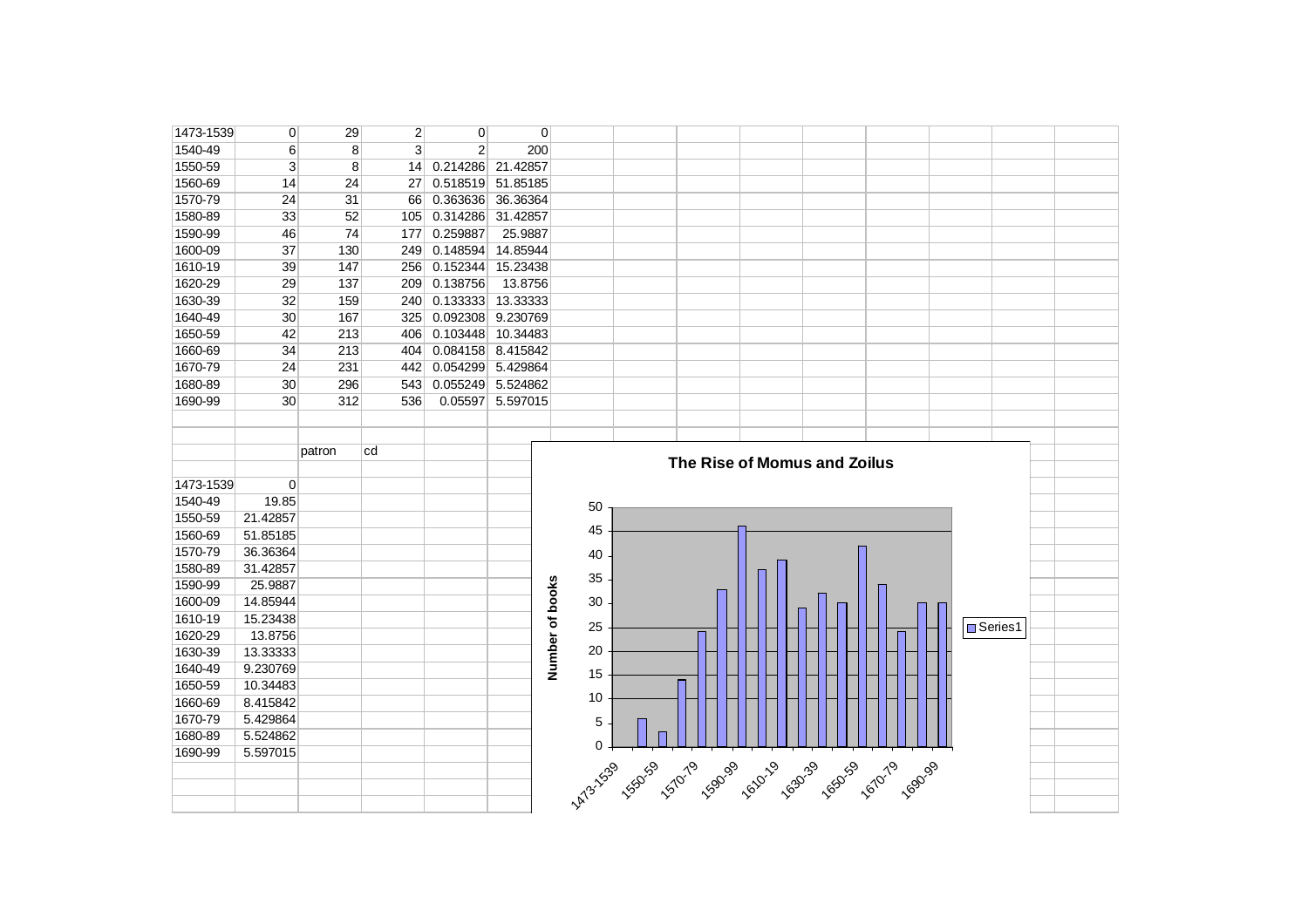#### **The Rise and Fall of Momus and Zoilus**

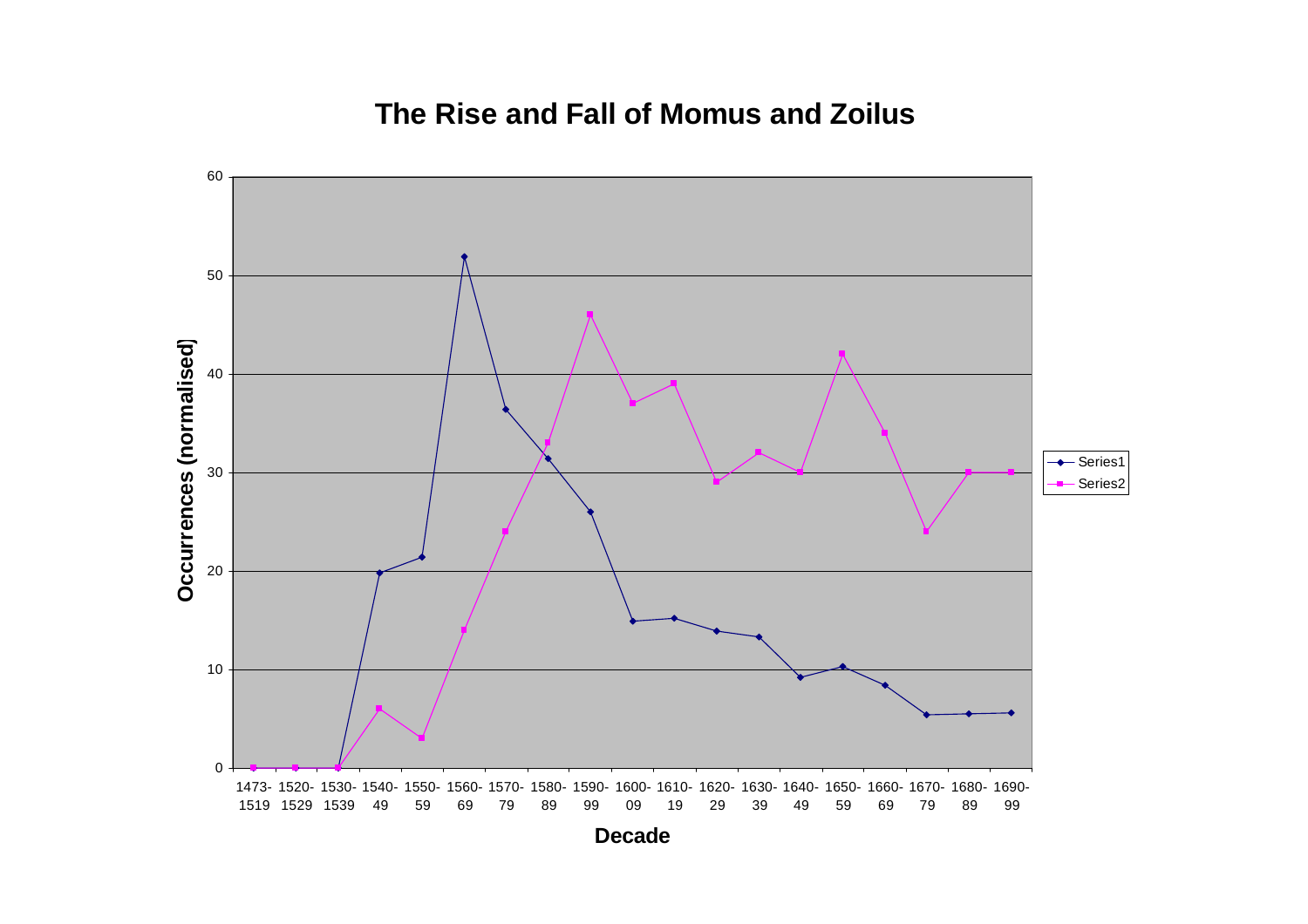### **Concluding impressions – 1. positive.**

- 1. Historians can generate valuable HTM-style results: e.g. the trope of Momus (and, putatively, concern about cynical critics as subverters of textual authority) was historically limited in England to the period 1540-1610.
- 2. With the increase in searchable "historical linguistic corpora" of a kind (as EEBO is- of a kind only), practising historians will increasingly formulate research questions like mine.
- 3. It is clear that the data-mining community can help we historians to employ rigorous analyses (all suggestions gratefully received!)
- 4. We can help you by presenting real historical problems that will widen application to and awareness of your methods in the BIG, POPULAR field of history proper.